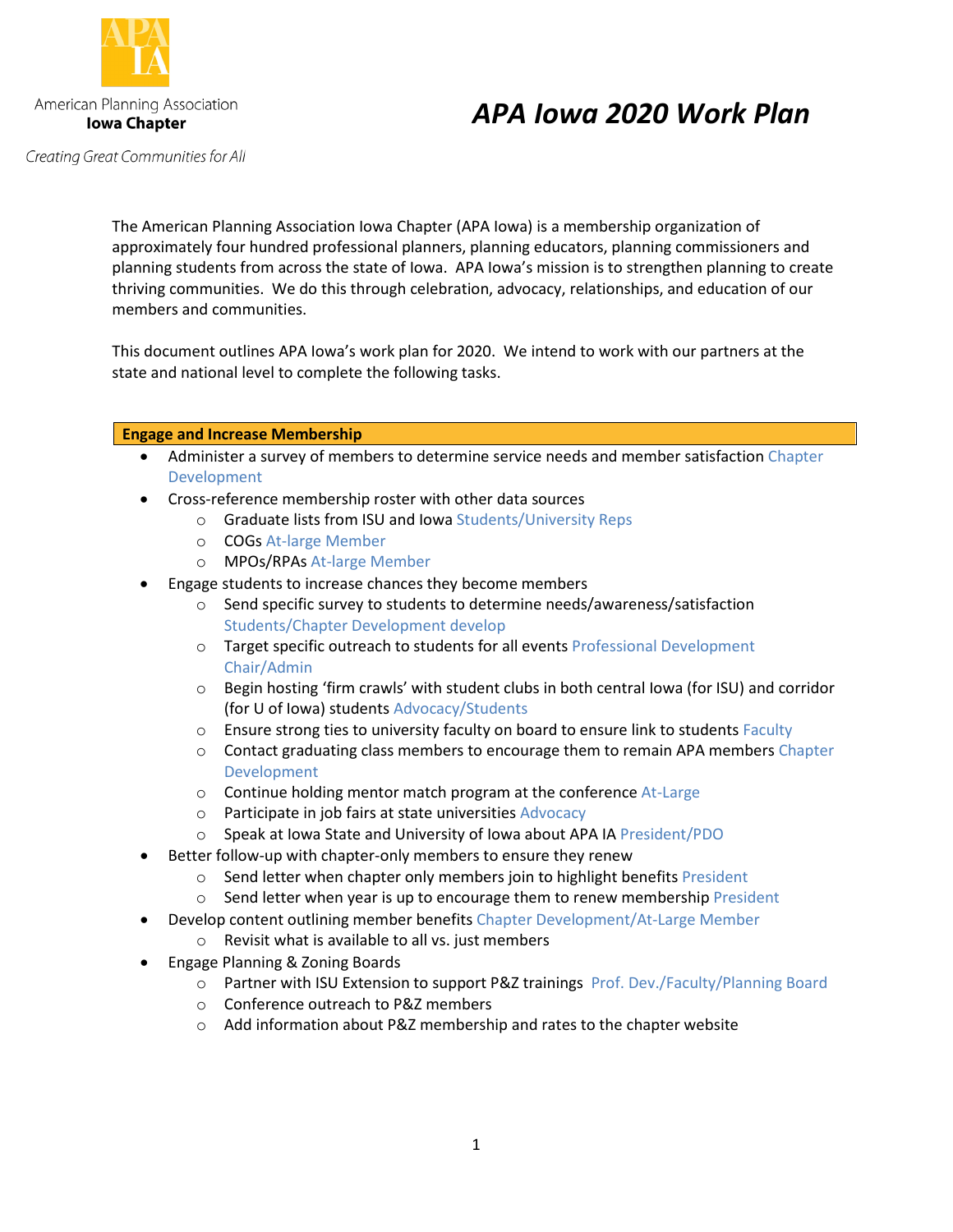### **Expand the Profile and Outreach of APA Iowa**

- Administer the chapter awards program Awards
	- o Formalize the Great Places winners; treat the same as APA IA award winners Awards, At-Large
	- $\circ$  Identify opportunities to highlight award winners (e.g., at Day on the Hill, in newsletter, etc.) Awards, At-Large, PR
	- $\circ$  Mentor award winners to encourage their application for national awards Awards
	- $\circ$  Increase emphasis on local planner recognition to help with future FAICP candidates Awards, At-Large
- Inventory allied organizations and regularly make contact to identify opportunities to collaboration Outreach/Legislative/Prof. Dev.
	- o Legislative support/advocacy assistance
	- o Professional development/training
	- o Technical assistance offerings
	- o Other?
- Administer formal communication channels and encourage planners to share successes through these channels PR, At-Large, Secretary
	- o Quarterly newsletter
	- o Social media
	- o Chapter website
- Facilitate the Planning Healthy Iowa Communities initiative and be the host for the Active Living Iowa committee Outreach/John P.
- Explore the development of a technical assistance activity to coincide with the annual conference Prof. Dev/Outreach/Planning Committee
- Enhance the chapter's legislative involvement Legislative
	- $\circ$  Develop a legislative agenda prior to the start of the state legislative session
	- $\circ$  Participate in Day on the Hill activities (see professional development section)
	- o Schedule Governor Proclamation for October Planning Month to coincide with the 2020 Upper Midwest Planning Conference

#### **Administer the Business of the Chapter**

- Oversee the contract with the Chapter Administrator Pres/VP
- Maintain chapter finances Treasurer/Admin
- Develop the 2021 budget and work plan Treasurer/Officers
- Develop and provide documentation to APA showing compliance with the Chapter Performance Criteria Pres
- Define and document roles and responsibilities of APA IA board members Pre/VP
- Document policies and procedures Officers/Admin
- Facilitate periodic reporting of work plan activities by board members Secretary
- Develop a year-long sponsorship program Treasurer/Prof. Dev/Outreach/Admin